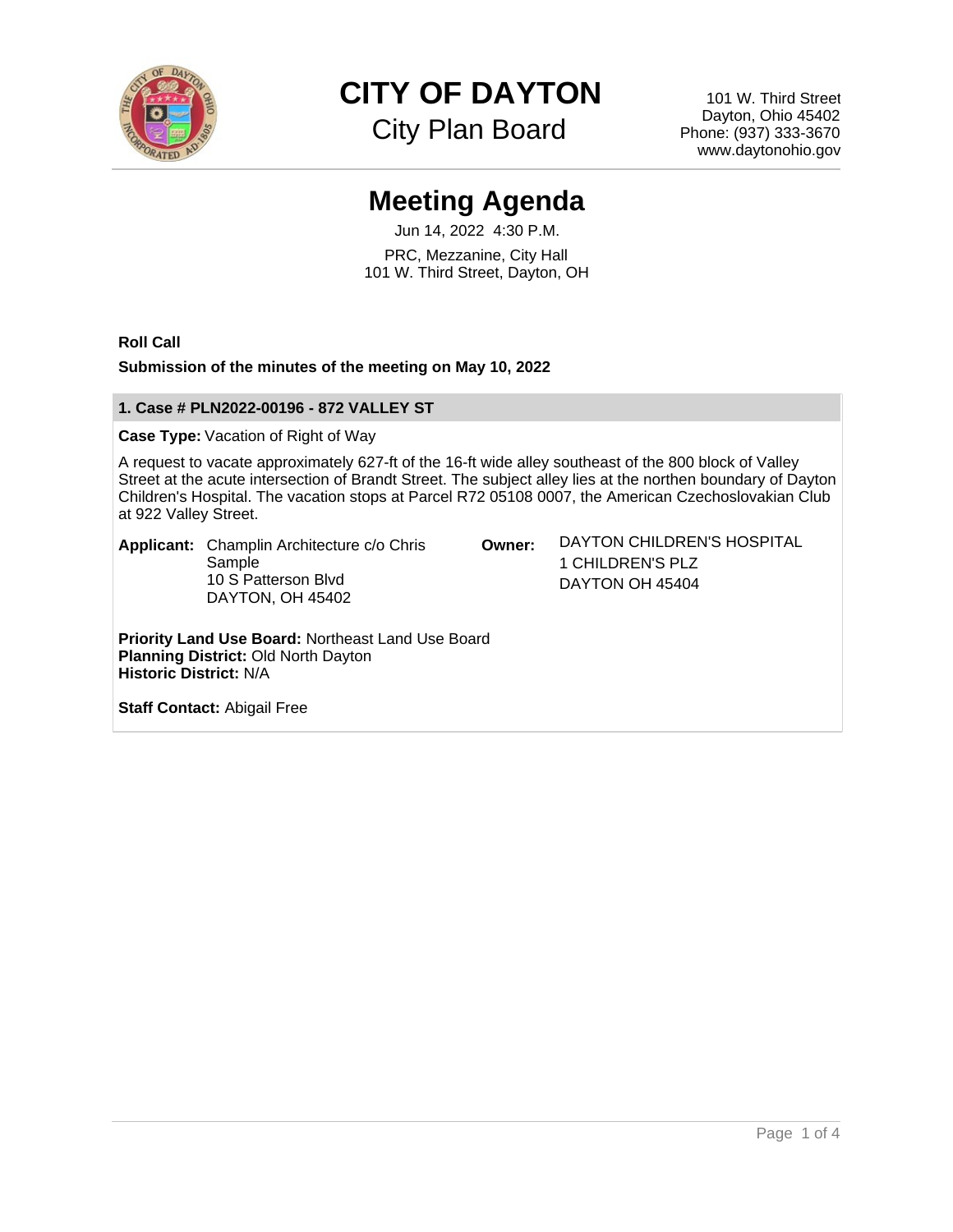# **2. Case # PLN2022-00197 - 3265 Logistics Ln**

#### **Case Type:** Subdivision Record Plan

Northpoint: A record plan request that will extinguish an existing drainage and detention easement and establish a new drainage and detention easement. Montgomery County Engineers recommended a record plan at the appropriate action to extinguishment. There is no proposed change in lot configuration.

**Applicant:** Northpoint Development c/o Brett Sroka 4805 Montgomery Road, Suite 310 Cincinnati, OH 45212

**Priority Land Use Board:** N/A **Planning District: Historic District:** N/A

**Owner:** City of Dayton 101 W Third Street DAYTON, OH 45402

**Staff Contact:** Abigail Free

## **3. Case # PLN2022-00198 - 1417 Pinecrest DR**

**Case Type:** Subdivision Record Plan

Fieldstone-A: A record plan request to consolidate two (2) City lots into one (1) City lot. The lot meets the requirements of the SR-2 Suburban Single-family residential district.

**Applicant:** Luis Riancho & Associates 140 W Wenger Road Englewood, OH 45322

**Owner:** WALKER STEPHEN L AND DONNA L 1417 PINECREST DR DAYTON OH 45414

**Priority Land Use Board:** Northeast Land Use Board **Planning District:** DeWeese **Historic District:** N/A

**Staff Contact:** Abigail Free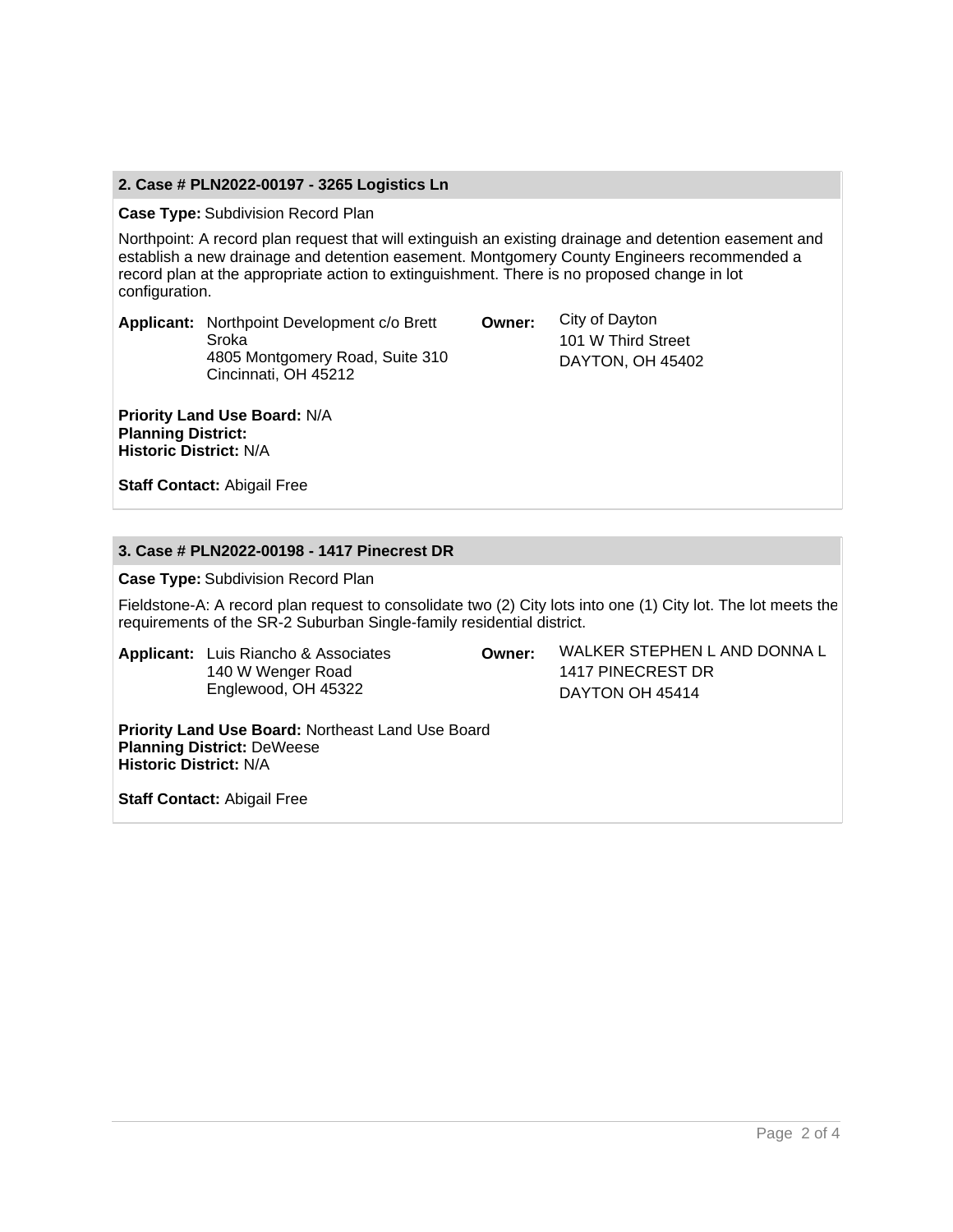# **4. Case # PLN2022-00199 - 6117 Riva Ridge Dr**

**Case Type:** Subdivision Record Plan

Casinger Acres: A record plan to consolidate two (2) City lots into one (1) City lot. The lot meets the requirements of the SR-2 Suburban Single-family residential district.

**Applicant:** EAM Geodata Solutions c/o Eric Moody 40 Pulaski Street DAYTON, OH 45402

**Owner:** COTTON JONATHON WADE 6117 RIVA RIDGE AVE DAYTON OH 45414

**Priority Land Use Board:** Northeast Land Use Board **Planning District:** Northridge Estates **Historic District:** N/A

**Staff Contact:** Abigail Free

# **5. Case # PLN2022-00200 - 501 Brown ST**

**Case Type:** Subdivision Record Plan

Ernst: A record plan to consolidate two (2) City lots into one (1) City lot. The lot meets the requirements of the MR-5 Mature single-family residential district.

**Applicant:** Jerilyn Ernst 501 Brown Street DAYTON, OH 45402 **Owner:** ERNST JERILYN K 501 BROWN ST DAYTON OH 45402

**Priority Land Use Board:** Downtown Land Use Board **Planning District:** South Park **Historic District:** N/A

**Staff Contact:** Abigail Free

## **6. Case # PLN2022-00171 - Dayton View Park**

**Case Type:** Honorary Street Designation

An application for a two-year honorary designation for Dayton View Park to be honorarily named as "Liberation Park."

**Applicant:** Kenya Baker 95 Bennington Drive DAYTON, OH 45405 **Owner:** City of Dayton 101 W. Third Street DAYTON, OH 45402

**Priority Land Use Board:** North Central Land Use Board **Planning District:** Southern Dayton View **Historic District:** N/A

**Staff Contact:** Keeghan White